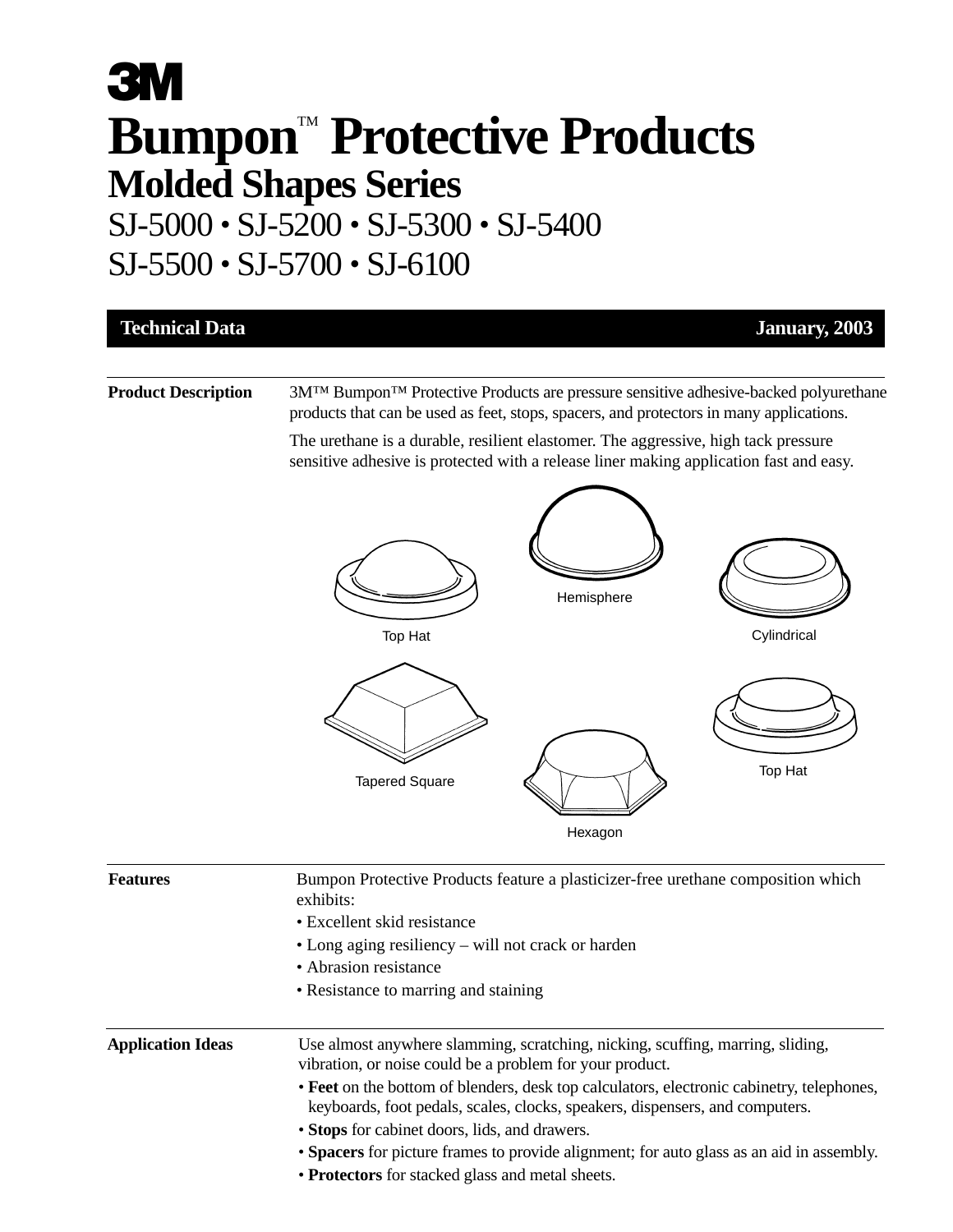**Molded Shapes Series**

SJ-5000 • SJ-5200 • SJ-5300 • SJ-5400 • SJ-5500 • SJ-5700 • SJ-6100



Colors

Width inches (mm) High inches (mm) Form

0.10 (2.5) 6x9 Matrix 0.12 (3.1) 8x10 Matrix

0.40 (10.2)

\*\*Use Bumpon SJ-5300 Series to identify transparent products.

Transparent\*\* 0.50 (12.7) 0.23 (5.8) 8x10 Matrix

Transparent\*\* 0.81 (20.5) 0.30 (7.6) 4x9 Matrix

Transparent\*\* 0.50 (12.7)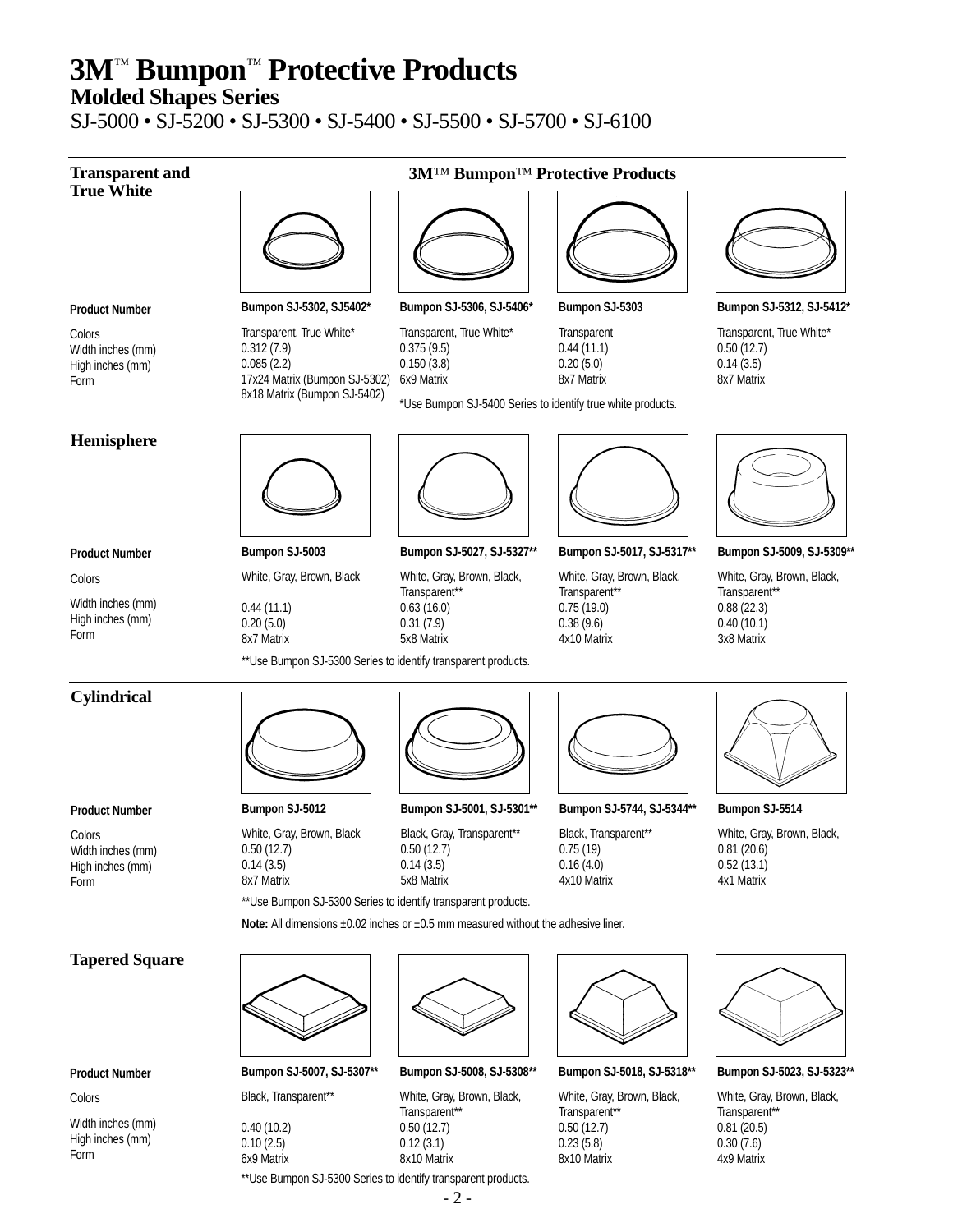**Molded Shapes Series**

SJ-5000 • SJ-5200 • SJ-5300 • SJ-5400 • SJ-5500 • SJ-5700 • SJ-6100

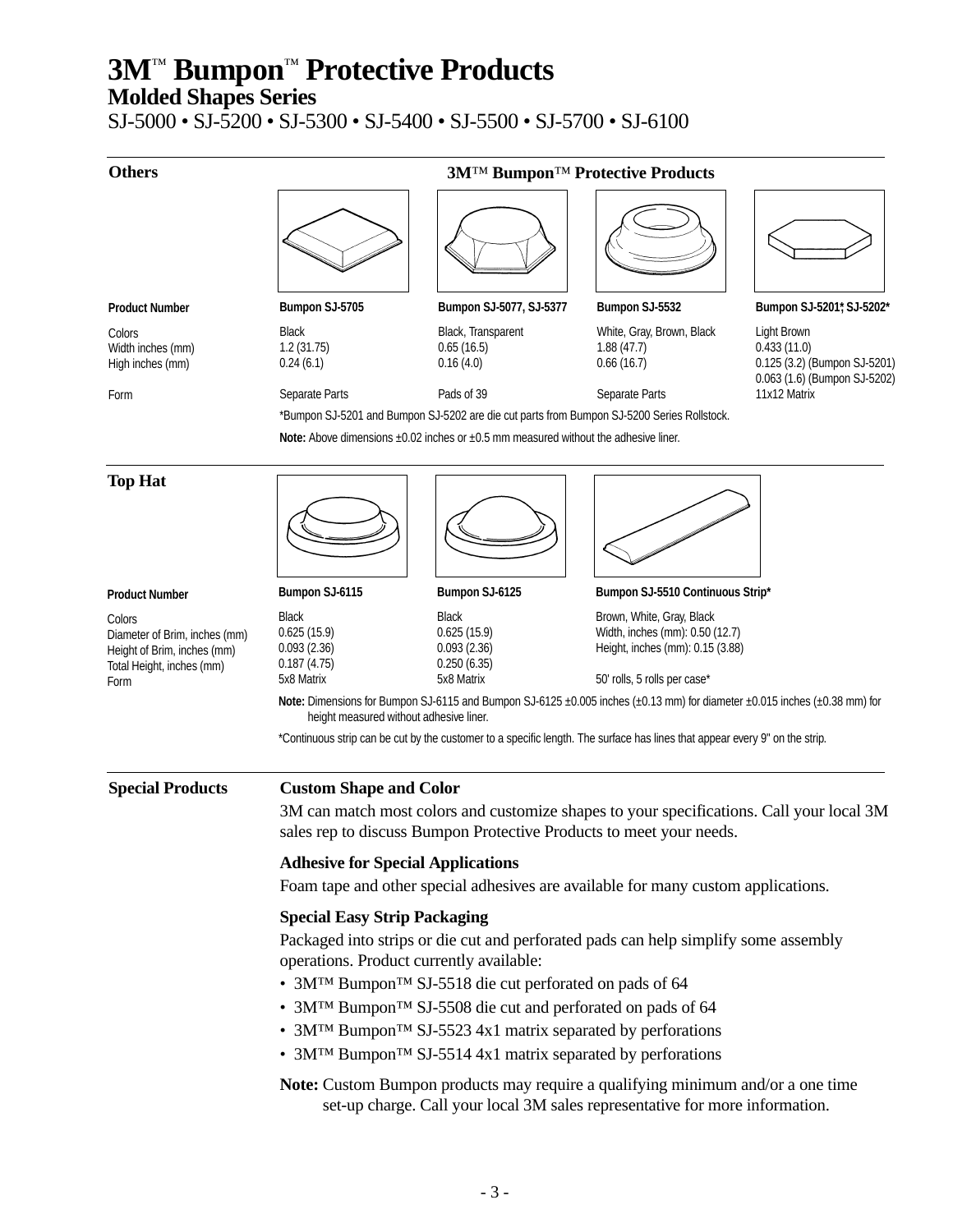**Molded Shapes Series**

**Properties and Performance Characteristics**

SJ-5000 • SJ-5200 • SJ-5300 • SJ-5400 • SJ-5500 • SJ-5700 • SJ-6100

**Typical Physical Note: The following technical information and data should be considered representative or typical only and should not be used for specification purposes.**

#### **3M**™ **Bumpon**™ **Protective Product Series**

|                                                                                                 | <b>3M Test Method</b>                                               | Bumpon SJ-5000<br><b>Bumpon SJ-5500</b><br>Bumpon SJ-5700                                                                                                        | Bumpon SJ-5300                                                                                                                                                                                                                                       | Bumpon SJ-5400 Bumpon SJ-5200 Bumpon SJ-6100 |                           |
|-------------------------------------------------------------------------------------------------|---------------------------------------------------------------------|------------------------------------------------------------------------------------------------------------------------------------------------------------------|------------------------------------------------------------------------------------------------------------------------------------------------------------------------------------------------------------------------------------------------------|----------------------------------------------|---------------------------|
| Hardness, Shore A                                                                               | ASTM-D2240                                                          | 70                                                                                                                                                               | 75                                                                                                                                                                                                                                                   | 25                                           | 70                        |
| Resilience, %                                                                                   | ASTM-D2632,<br>0.125" sample                                        | 30                                                                                                                                                               | 5                                                                                                                                                                                                                                                    | 20                                           | 30                        |
| Kinetic Coefficient                                                                             | ASTM-D1894                                                          |                                                                                                                                                                  |                                                                                                                                                                                                                                                      |                                              |                           |
| of Friction (Mk)                                                                                | <b>Stainless Steel</b>                                              | >1                                                                                                                                                               | >1                                                                                                                                                                                                                                                   |                                              | >1                        |
| (Dependent on<br>Test Surface) <sup>1</sup>                                                     | Glass                                                               | >1                                                                                                                                                               | >1                                                                                                                                                                                                                                                   |                                              | >1                        |
|                                                                                                 | Formica <sup>®</sup> laminate                                       | $0.9 - 1.4$                                                                                                                                                      | $0.9 - 1.4$                                                                                                                                                                                                                                          |                                              | $0.9 - 1.4$               |
|                                                                                                 | Wood                                                                | $0.9 - 1.4$                                                                                                                                                      | $0.9 - 1.4$                                                                                                                                                                                                                                          |                                              | $0.9 - 1.4$               |
| <b>Abrasion Resistance</b><br>(Taber H18, 1kg)<br>$q/1000$ cycles <sup>2</sup>                  | ASTM-C501                                                           | $1.7 - 1.9$                                                                                                                                                      | 0.13                                                                                                                                                                                                                                                 |                                              | 0.13                      |
| Tensile, $lbs/in^2$ (MPa) <sup>2</sup>                                                          | ASTM-D412, Die A                                                    | 600 (4.1)                                                                                                                                                        | 740 (5.1)                                                                                                                                                                                                                                            | 120(0.8)                                     | 600 (4.1)                 |
| Elongation, $\frac{1}{2}$                                                                       | ASTM-D412, Die A                                                    | 100                                                                                                                                                              | 65                                                                                                                                                                                                                                                   | 100                                          | 100                       |
| Dielectric Strength,<br>volts/mil <sup>2</sup>                                                  | ASTM-D1000                                                          | 200                                                                                                                                                              | 370                                                                                                                                                                                                                                                  |                                              | 200                       |
| <b>Stain Resistance</b>                                                                         | 3M-24 hours @ 158°F<br>against white paint<br>7 days exposed to UV. | No<br>Staining                                                                                                                                                   | No<br>Staining                                                                                                                                                                                                                                       | No<br>Staining                               | <b>No</b><br>Staining     |
| <b>Flammability Listing</b>                                                                     | UL-94HB                                                             | Pass:<br>UL<br>Recognized                                                                                                                                        | Pass:<br>Not UL<br>Recognized <sup>3</sup>                                                                                                                                                                                                           | Not UL<br>Recognized                         | Pass:<br>UL<br>Recognized |
|                                                                                                 |                                                                     |                                                                                                                                                                  |                                                                                                                                                                                                                                                      |                                              | (color black only)        |
| <b>Application Temperature</b>                                                                  |                                                                     |                                                                                                                                                                  |                                                                                                                                                                                                                                                      | 40°F (5°C) to 125°F (52°C)                   |                           |
| Service Temperature                                                                             | Constant:<br>Intermittent:                                          |                                                                                                                                                                  | -30°F (-34°C) to 150°F (66°C)<br>Up to $225^{\circ}F(107^{\circ}C)$                                                                                                                                                                                  |                                              |                           |
| Solvent and Fuel Resistance<br>• Bleach<br>• Diesel Fuel<br>• Auto Oil<br>• Heptane<br>• Toluol |                                                                     | 24 hour immersion<br>• 5% Detergent in water<br>• 25% Ammonia in water<br>• Hydrochloric Acid<br>(1 Normal Solution)<br>• Isopropyl Alcohol<br>• Lacquer Thinner | No Apparent Effect<br>No Apparent Effect<br>No Apparent Effect<br>No Apparent Effect<br>No Apparent Effect<br>No Apparent Effect<br><b>Slight Swelling</b><br><b>Slight Swelling</b><br><b>Considerable Swelling</b><br><b>Considerable Swelling</b> |                                              |                           |

#### **Notes:**

1Two important laws of friction applicable to Bumpon products are: (1) Friction is independent of the area of contact between solids and (2) friction is proportional to the load between solid surfaces. Thus, if the load (weight) is doubled the force required to cause sliding is also double. This is expressed mathematically as follows: Sliding Force =  $M_k$  x weight.

2These properties were run on sheet material from the same materials as the individual Bumpon products

3Bumpon SJ-5300 Series products are not UL listed.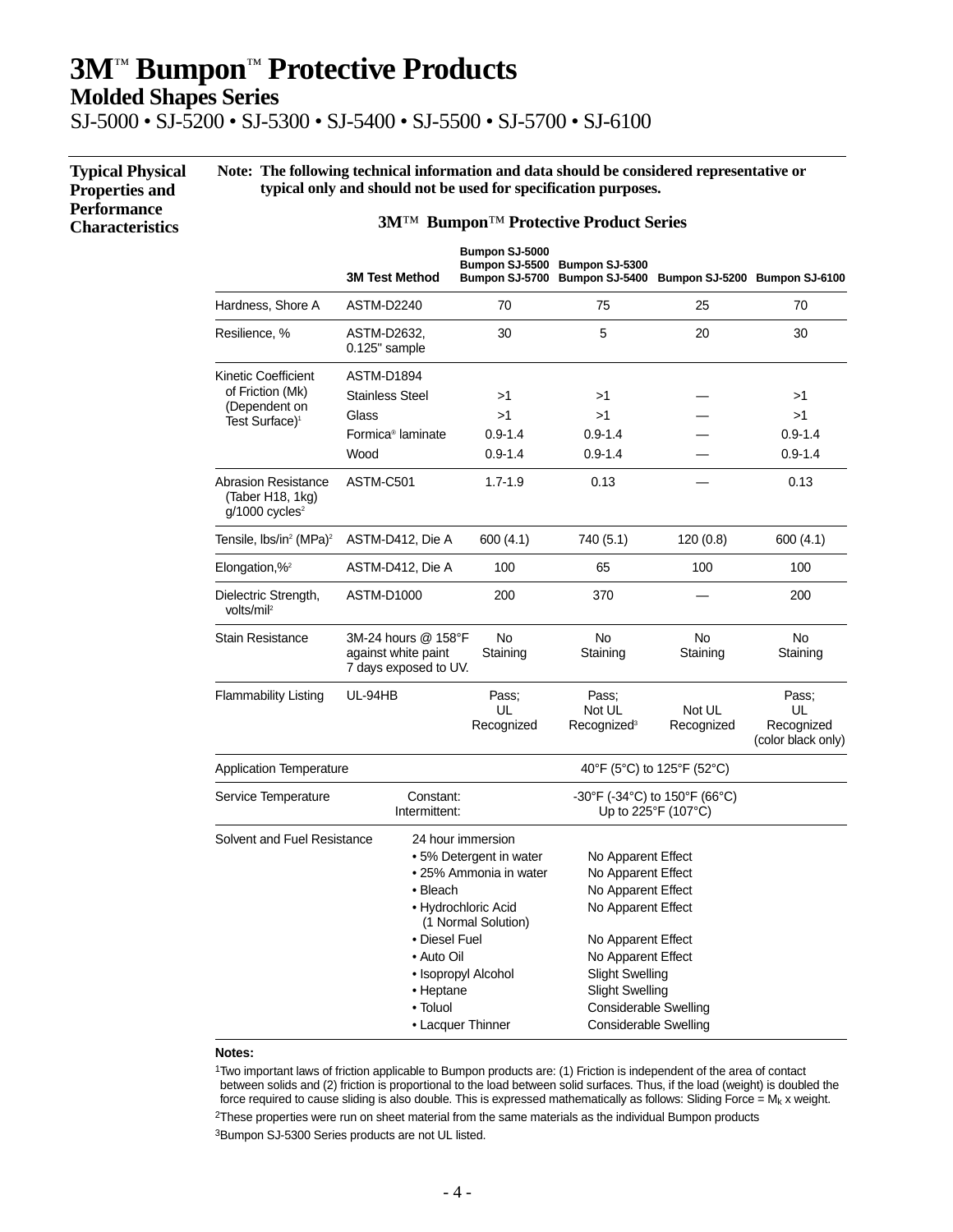**Molded Shapes Series**

SJ-5000 • SJ-5200 • SJ-5300 • SJ-5400 • SJ-5500 • SJ-5700 • SJ-6100

**Relative Adhesive Performance Characteristics Note: The following technical information and data should be considered representative or typical only and should not be used for specification purposes. 3M**™ **Bumpon**™ **Protective Product Series**

|                                                                              | $\boldsymbol{\nu}$ umpon<br>110iccuve 110uuci belies |                                                           |                                       |  |
|------------------------------------------------------------------------------|------------------------------------------------------|-----------------------------------------------------------|---------------------------------------|--|
|                                                                              | Bumpon SJ-5000<br>Bumpon SJ-5550<br>Bumpon SJ-5700*  | <b>Bumpon SJ-5200</b><br>Bumpon SJ-5300<br>Bumpon SJ-5400 | Bumpon SJ-6100                        |  |
| Adhesive                                                                     | Natural Rubber<br>$(R-30)^1$                         | Acrylic<br>$(A-20)^2$                                     | <b>Synthetic Rubber</b><br>$(R-25)^3$ |  |
| Initial Adhesion<br>Low Surface Energy<br><b>High Surface Energy</b>         | Good<br>Good                                         | Poor<br>Fair                                              | Excellent<br>Excellent                |  |
| Adhesion (Peel)<br>Low Surface Energy<br><b>High Surface Energy</b>          | Good<br>Good                                         | Poor<br>Good                                              | Excellent<br>Excellent                |  |
| <b>Static Shear</b><br>75°F (25°C)<br>120°F (49°C)<br>158°F (70°C)           | Excellent<br>Good<br>Poor                            | <b>Excellent</b><br>Excellent<br>Excellent                | Excellent<br>Good<br>Fair             |  |
| <b>Impact Resistance</b><br>Low Surface Energy<br><b>High Surface Energy</b> | Excellent<br>Excellent                               | Poor<br>Good                                              | Good<br>Good                          |  |
| Dynamic Shear                                                                | Good                                                 | Excellent                                                 | Good                                  |  |
| Solvent Resistance                                                           | Good                                                 | Excellent                                                 | Good                                  |  |
| Age Life                                                                     | Good                                                 | Excellent                                                 | Good                                  |  |

\*Some Bumpon SJ-5700 Series custom products may use other adhesives in their construction.

1) **Natural Rubber (R-30)** - Used in the construction of 3M™ Bumpon Protective Product Series SJ-5000, SJ-5500, and SJ-5700, this high tack adhesive provides excellent initial adhesion. The adhesive has the capability of providing excellent adhesion to a wide variety of surfaces, including many low surface energy surfaces such as polypropylene, polyethylene, and powder coated paints. This adhesive system shows reduced shear properties at elevated temperatures.

- 2) **Acrylic (A-20)** Used in the construction of 3M™ Bumpon Protective Product Series SJ-5200, SJ-5300, and SJ-5400, this high strength adhesive system provides excellent shear strength properties. The adhesive has the capability of providing excellent adhesion to many high surface energy substrates such as metals, ABS, polycarbonate, and acrylic. When adhesion is required on low surface energy/substrates (e.g., polypropylene, polyethylene, etc.), acrylic-based adhesives do not perform as well as rubber-based adhesives.
- 3) **Synthetic Rubber (R-25)** Used in the construction of 3M™ Bumpon Protective Product Series SJ-6100, this very high tack adhesive system provides excellent initial adhesion. The adhesive has the capability of providing excellent adhesion to a wide variety of surfaces, including many low surface energy surfaces such as polypropylene, polyethylene, and powder coated paints. This adhesive system shows reduced shear properties at elevated temperatures.

#### **Adhesive Performance**

#### **Static Shear Strength**

**This figure on static shear illustrates typical performance characteristics of the adhesive systems used on molded Bumpon products**

> 3M Test Method-Inclined Plane Static Shear Test Method; 30° incline, tested on ABS using Bumpon SJ-5312 (A-20), Bumpon SJ-6112 (R-25) and Bumpon SJ-5012 (R-30) products. 2 lb. load per Bumpon products. Measured time of creep: 15 minutes.

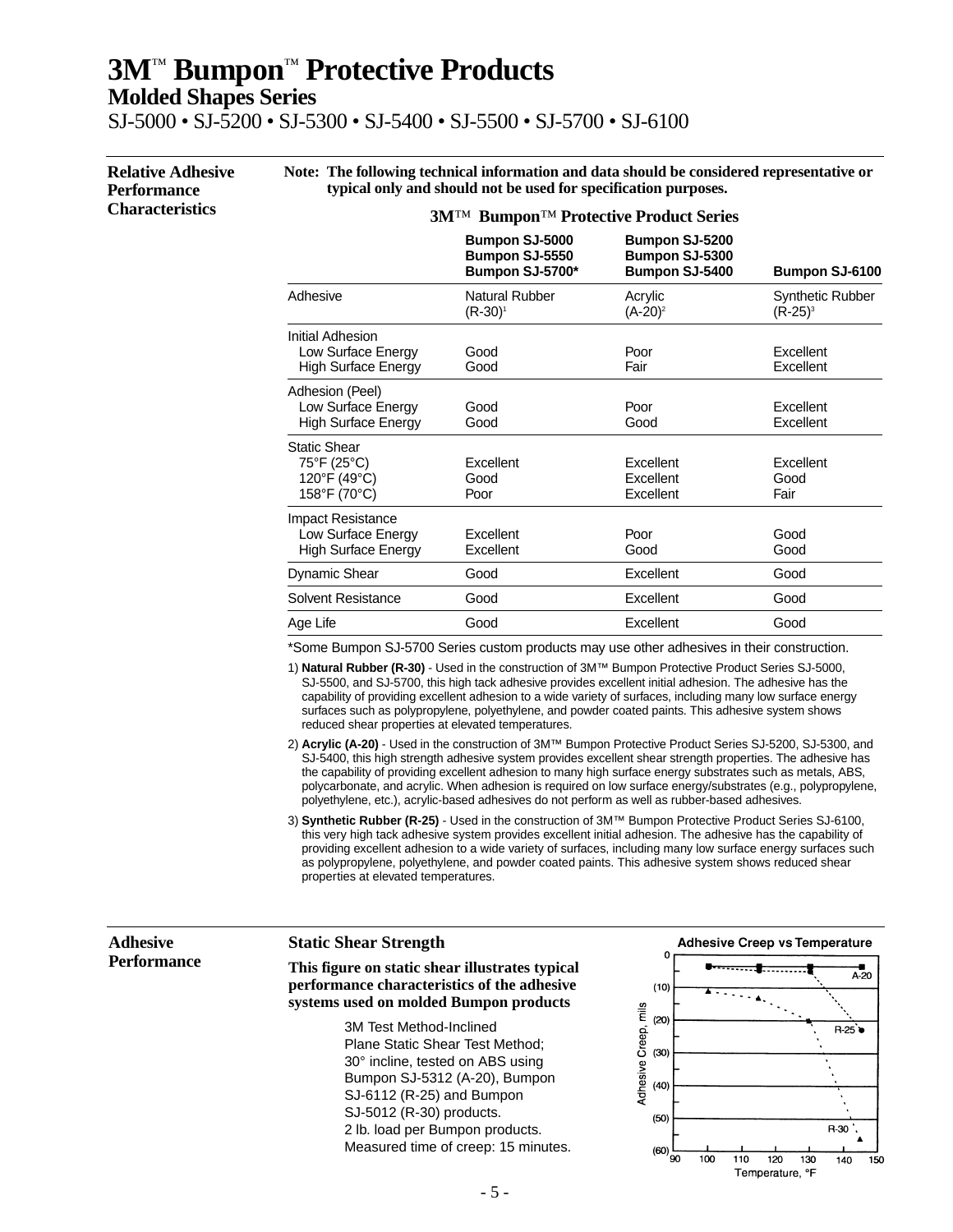**Molded Shapes Series**

SJ-5000 • SJ-5200 • SJ-5300 • SJ-5400 • SJ-5500 • SJ-5700 • SJ-6100

**Application Techniques** To obtain maximum adhesion, surfaces must be unified, dry, and free of contaminants. Surface contact is essential to adhesive performance. To maximize contact on a substrate:

- Clean surfaces with low strength solvent such as isopropyl alcohol (rubbing alcohol) or heptane.\*
- Apply firm pressure to help increase the cold flow and contact of the adhesive with the substrate.
- Allow time (dwell) to increase the surface contact and adhesion (see illustrations below).
- **\*Note:** Be sure to follow the manufacturer's precautions and directions for use when using solvents.

#### **Adhesive Surface Contact**





#### **Environmental Exposure**

Colored and transparent 3M™ Bumpon™ Protective Products are intended for interior applications where resilience and other physical properties will remain unchanged. When exposed to UV light for extended periods some slight discoloration or yellowing may occur.

Bumpon products may be used outdoors in a protected area with some discoloration possible; colored Bumpon products may chalk.

Simultaneous exposure to high humidity and temperature may degrade (soften) the Bumpon product urethane.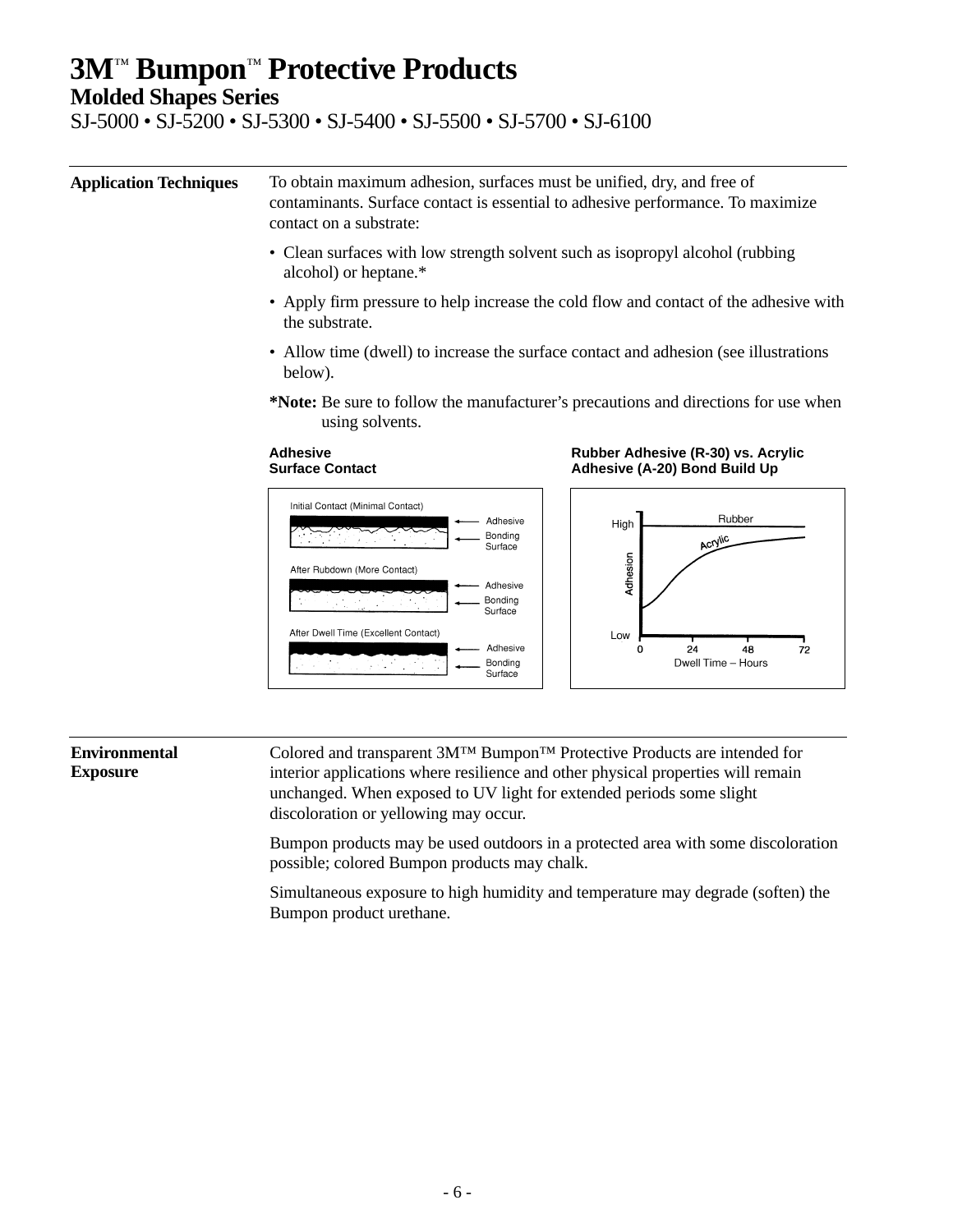### **Molded Shapes Series**

SJ-5000 • SJ-5200 • SJ-5300 • SJ-5400 • SJ-5500 • SJ-5700 • SJ-6100



**Shelf Life** Shelf life is 18 months from date of manufacture when stored in original cartons at 60-80 $\mathrm{^{\circ}F}$  (15-27 $\mathrm{^{\circ}C}$ ) and 40-50% relative humidity.